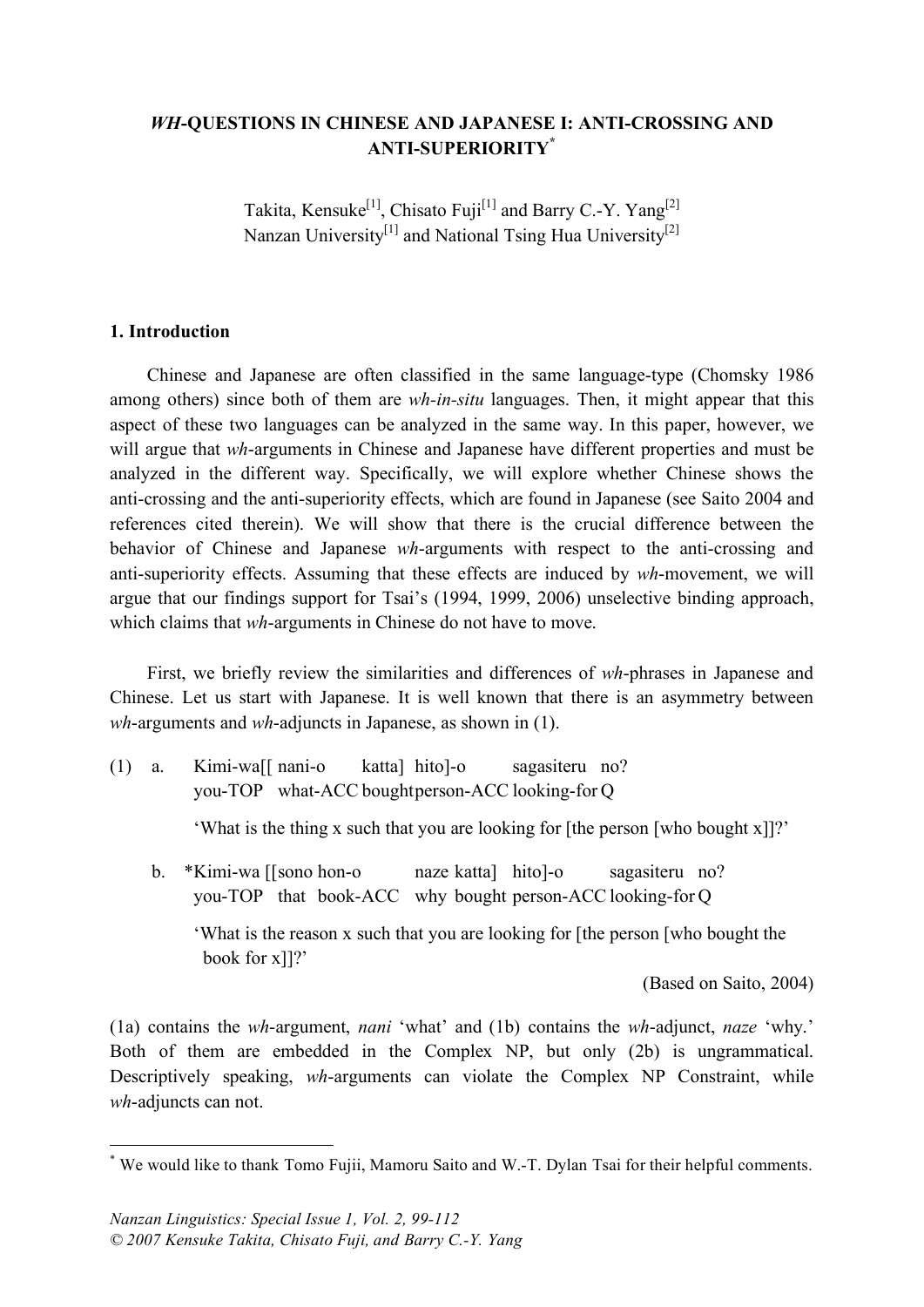This argument-adjunct asymmetry with respect to the Complex NP Constraint can be found in Chinese. Look at examples in (2).

(2) a. Akiu kan -bu -qi [[ zuo shenme] de ren]]? Akiu look-not-up do what PNM person

'What is the thing/job x such that Akiu despises [people [who do x]]?'

b. \*Akiu xihuan [Luxun weishenme xie  $e_i$ ] de shu<sub>i</sub>? Akiu like Luxun why write PNM book

> 'What is the reason x such that Akiu likes [books [that Luxun wrote for x]]?' (Tsai, 1999)

(2a) contains the *wh*-argument, *shenme* 'what' while (2b) contains the *wh*-adjunct, *weishenme* 'why,' and only (2b) is ungrammatical. This is parallel to Japanese.

Huang (1982) explains these data by claiming that in *wh*-*in-situ* languages like Chinese and Japanese, *wh*-phrases move in LF, where Subjacency does not hold. According to his claim, the *wh*-adjuncts in (1b) and (2b) undergo LF movement to the matrix CP. The sentences are ruled out because the traces of *wh-*adjuncts are not properly governed and violate the ECP. The *wh*-arguments in (1a) and (2a) is also moved to the matrix CP in LF. However, since the traces of *wh*-arguments can be lexically governed, their movement only violate Subjacency, which holds in overt syntax but not in LF.

Huang's explanation crucially relies on the ECP, which is abandoned in the minimalist frame work. Instead of the ECP, Tsai (1994) employs the unselective binding to explain the relevant asymmetry. According to his hypothesis, *wh*-arguments are indefinites so that they can feature a variable which can be unselectively bound by a Q-operator freely merged into Spec, CP. In this way, an *in situ wh*-arguments and a Q-operator can form an operator-variable construction. On the other hand, *wh*-adjuncts are genuine operators so that they do not feature the variable. As a result, they have to move to Spec, CP to be licensed, forming the operator-variable relation. In other words, in Chinese only *wh*-adjuncts undergo movement.

In Japanese, however, there is evidence for movement of *wh*-arguments. That is, Japanese observes the *wh-*island effect with *wh*-arguments. The relevant example is shown in (3).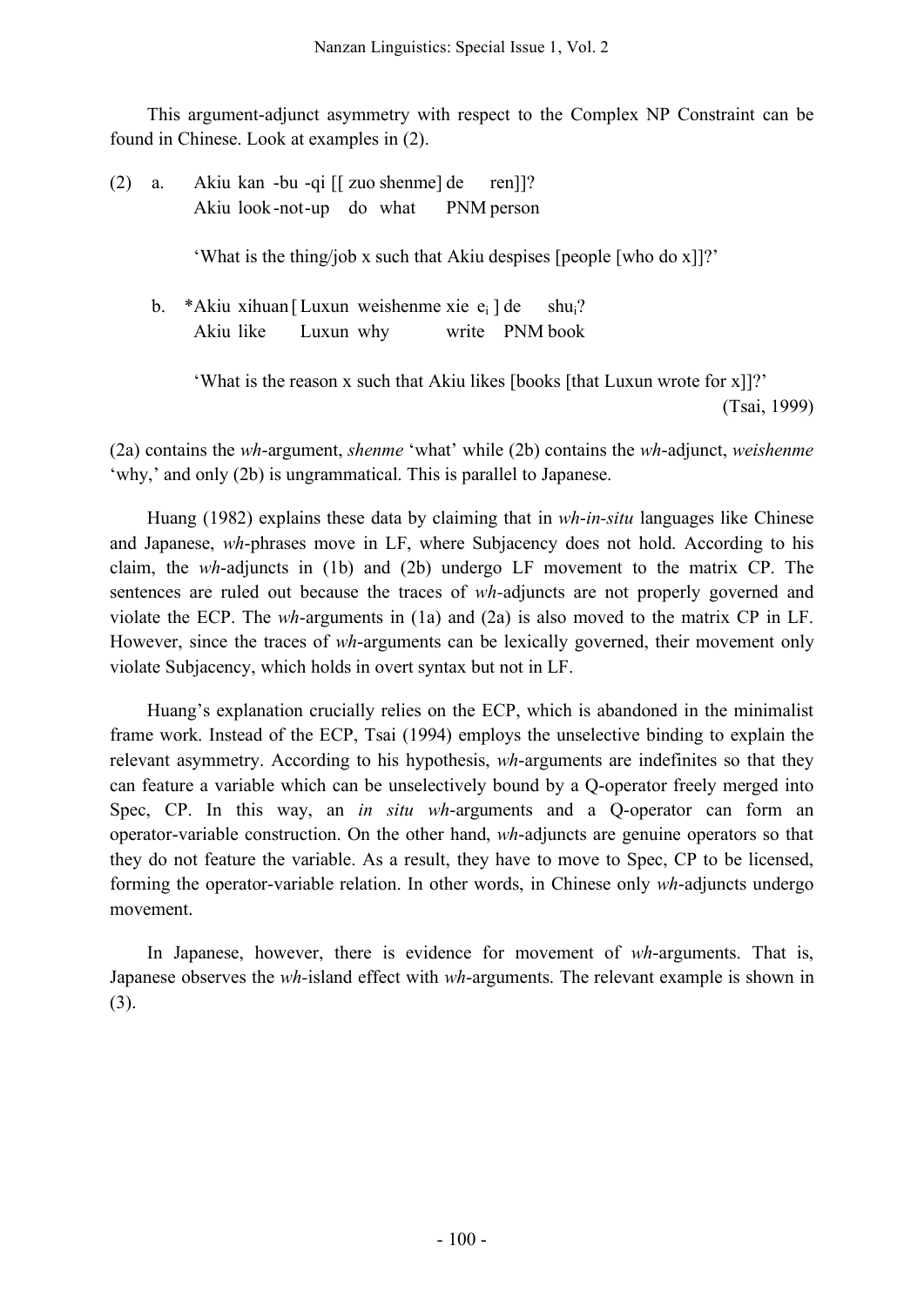(3) a. ?\* John-wa [[Mary-ga nani-o katta] ka-dooka] Tom-ni tazuneta no? -TOP -NOM what-ACC bought whether -DAT asked Q 'What did John ask Tom whether Mary bought?'

b. Ni xiangzhidao[Lisi xi-bu-xihuan shei]? you wonder Lisi like-not-like who

'(Lit.) Who do you wonder whether Lisi likes \_\_\_ or not?' #'(Lit.) Is it the case or not that you wonder Lisi likes who?'

In (3a), the *wh-*island effect is observed. Thus, *wh*-arguments undergo movement in Japanese. On the other hand, Chinese wh-arguments do show the *wh*-island effect, as in (3b). This is because Chinese *wh*-arguments do not move but can be bound by the Q-operator in the matrix clause. In this respect, Japanese and Chinese *wh*-phrases differ.

Putting these facts together, *wh*-adjuncts both in Chinese and Japanese undergo movement as illustrated in (4).

(4)  $[CP \text{ why}_i [TP \dots t_i \dots ]]$ 

On the other hand, *wh*-arguments are different between two languages. Chinese *wh*-arguments are subject to unselective binding as shown in (5a) and Japanese *wh*-arguments involve movement as in  $(5b)$ .

(5) a.  $\lceil \text{CP Op}_i \rceil_{\text{TP}} ...$  what = indef.(x) ... ]] (Chinese)

b.  $[\begin{array}{cc} \n\text{Cp} \n\end{array}$  what  $[\begin{array}{cc} \n\text{Tp} \n\end{array}$  ...  $[t]$   $\ldots$   $[l]$   $\ldots$  (Japanese)

Yet, recall that the *wh*-argument *nani* 'what' in (1a) does not induce the island effect. Then, why can the *wh*-argument in (1a) move across the Complex NP island? Nishigauchi (1986, 1990) proposes that large-scale pied-piping is available in Japanese. That is, the entire complex NP is moved to Spec, CP in (1a). Thus, the violation of Complex NP constraint does not occur in (1a), and the sentence is grammatical. Following Nishigauchi's pied-piping hypothesis, *wh*-arguments in Chinese and Japanese are schematized in (6a) and (6b) respectively<sup>1</sup>.

(6) a.  $[CP \text{ Op}_i C^0 \text{ [TP} ... \text{ [DP]} ... \text{ [DP]} \text{ what} \text{ } = \text{indef}(x)] ... ] ... ]$  (Chinese)

<sup>&</sup>lt;sup>1</sup> Watanabe (1992) assumes that in Japanese Q-operator originates from the Spec, DP, which can be the head of the Complex NP itself, and moves to the Spec, CP as illustrated in (i).

<sup>(</sup>i)  $[CPOp_i$   $[...$   $[DP_1$   $t_i$   $[...$   $[DP_2]$   $indef.(x)]...$   $]]...$  ]]

In this structure, the *wh*-phrase within the Complex NP is bound by the Q-operator merged in Spec, DP2, and the Q-operator itself in turn moves to Spec, CP. This analysis is consistent to our argument because it also assumes that there is movement in sentences which contain *wh*-arguments.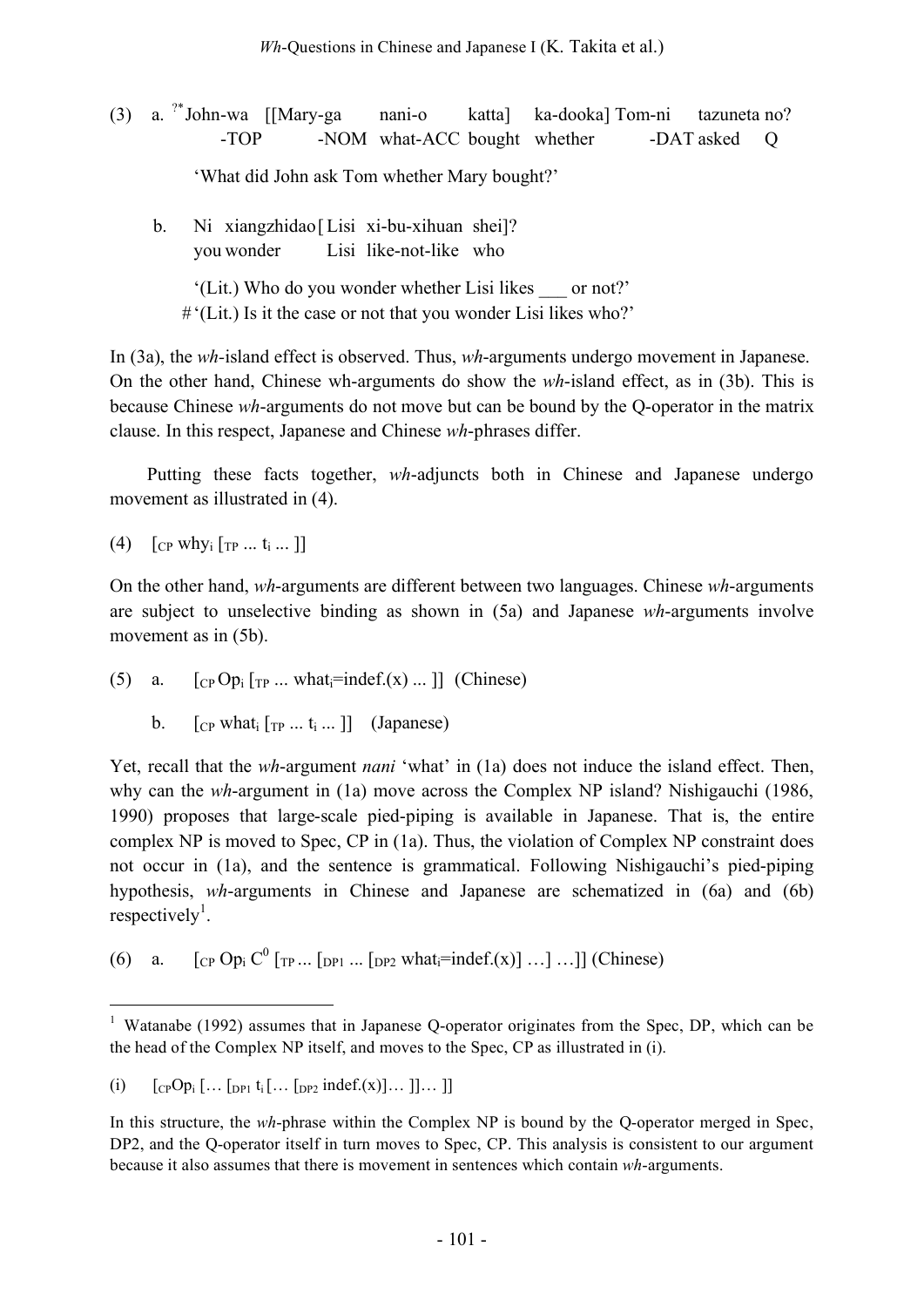b.  $[CP [DP] ... [DP]$  what $] ...]$ ;  $C^{0} [TP ... t_{i} ...] ...]$  (Japanese)

In (6a), the *wh*-arguments are bound by the Q-operator remaining within the Complex NP, whereas in (6b) it pied-pipes the entire Complex NP.

Given these differences of *wh-*arguments between Chinese and Japanese, we naturally expect that they do not always behave in the same way, contrary to its superficial similarity, i.e., being *in-situ*. In this paper, examining a sentence which contains multiple *wh-*phrases we show that *wh*-arguments in Chinese and Japanese behave differently. Section 2 deals with the so called the crossing and anti-crossing effects, where multiple *wh-*arguments appear in a single sentence. In Section 3, we discuss the superiority and anti-superiority effects, in particular the case where *wh-*arguments and *wh-*adjuncts interact. We argue that the attested Chinese data can be explained elegantly by the analysis of Tsai (2006). Section 4 is the conclusion.

## **2. Crossing and Anti-Crossing**

This section discusses whether Chinese observes the crossing and anti-crossing effects. Let us start with the crossing phenomenon in English. In English, crossing dependences yield an ungrammatical sentence, as the contrast in (7) indicates.



On the other hand, Japanese shows the opposite pattern to (7), which is called the anti-crossing effect. In the rest of this section, we first discuss Japanese the anti-crossing effect and then shows that this effect is not found in Chinese.

## **2.1. Anti-Crossing in Japanese**

As mentioned above, Japanese has the anti-crossing effect. First, look at the crucial example taken from Saito (2004).

(8) Taro-wa [CP dare-ga nani -o katta ka] siritagatteru no? -TOP who-NOM what-ACC boughtQ want.to.know Q

**'**Q Taro wants to know [Q who bought what]'

Saito (2004) points out that (8) has only three interpretations out of four possible ones listed in (9a) through (9d).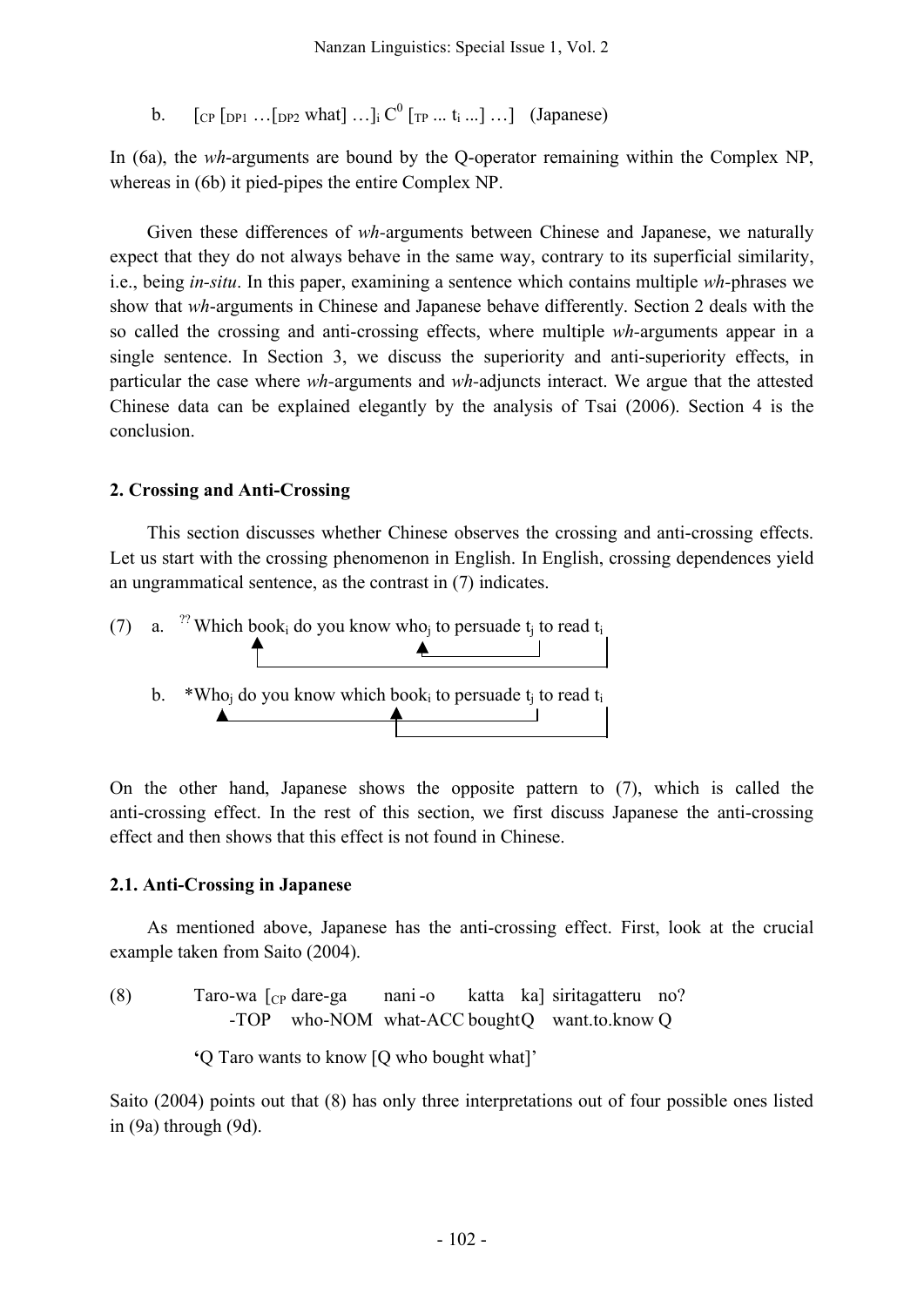- (9) a. Does Taro want to know [for which x, y] x bought y
	- b.  $^{27}$  [For which x, y] Taro wants to know whether x bought y
	- c.  $^{27}$  [For which x] Taro wants to know [for which y] x bought y
	- d. \* [For which y] Taro wants to know [for which x] x bought y

If both of the *wh-*phrases can take embedded scope, the matrix clause is construed as a yes/no-question, as in (9a). When both of them take matrix scope, (8) has the interpretation in (9b). (9c) is the case where *dare* 'who' takes matrix scope while *nani* 'what' takes embedded scope, and this interpretation is possible. On the other hand, (9d), where *nani* 'what' takes matrix scope and *dare* 'who' takes embedded scope, is impossible.

However, when the surface order of *dare* 'who' and *nani* 'what' is switched from (8) to (10), the pattern of possible interpretations slightly changes.

(10) Taro-wa  $\begin{bmatrix} C_P \end{bmatrix}$  nani<sub>i</sub>-o dare-ga t<sub>i</sub> katta ka] siritagatteru no? -TOP what -ACC who-NOM boughtQ want.to.know Q

**'**Q Taro wants to know [Q who bought what]'

The interpretive possibilities for (10) are listed in (11).

- (11) a. Does Taro want to know [for which x, y] x bought y
	- b.  $^{27}$  [For which x, y] Taro wants to know whether x bought y
	- c. \* [For which x] Taro wants to know [for which y] x bought y
	- d.  $^{27}$  [For which y] Taro wants to know [for which x] x bought y

In this case, while the interpretation in (11d) is possible, that in (11c) is impossible. Saito (2004) summarizes the situation as in (12).

(12) a. 
$$
*_{\text{CP}} \text{Wh}_2 \text{ [TP} ... \text{ [CP Wh}_1 \text{ [TP} ... t_1 ... t_2 ...] Q] ...] Q] (= 9d, 11c)
$$
  
b. 
$$
{}^{ok} \text{ [CP Wh}_1 \text{ [TP} ... \text{ [CP Wh}_2 \text{ [TP} ... t_1 ... t_2 ...] Q] ...] Q] (= 9c, 11d)
$$

Recall that this is totally opposite to the English pattern shown in (7). Hence this phenomenon is called "anti-crossing".<sup>2</sup>

Why does Japanese have the anti-crossing effect while English has the crossing effect? Richards'(2001) analysis which adopts "Attract Closest" (Chomsky 1995, Bošković 1997,

 $2$  This is also called the "nesting effect" (Saito, 2004).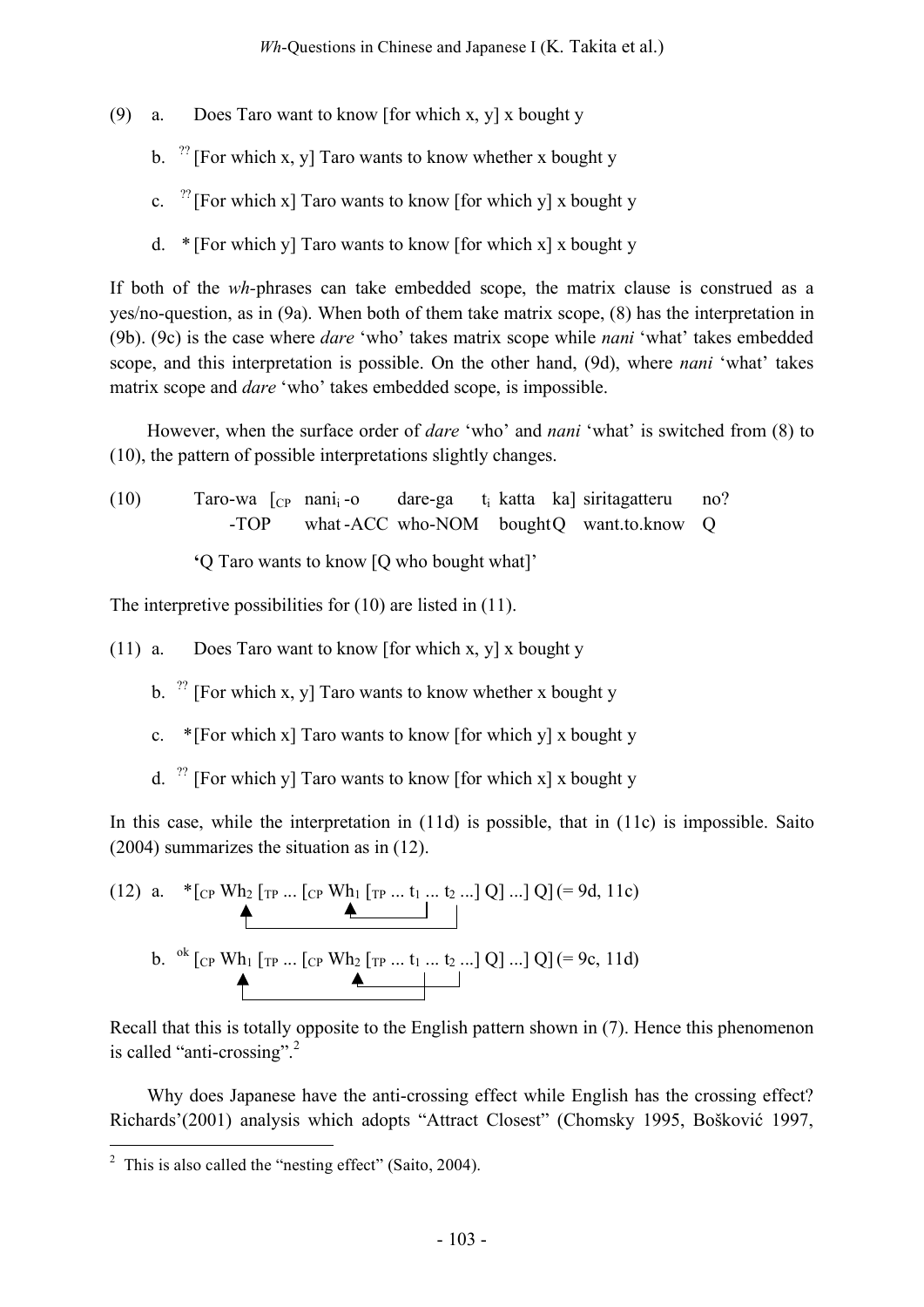Kitahara 1997, among others) and tucking-in seems to be quite attractive. He assumes that Japanese allows multiple Specs as landing sites for *wh*-movement whereas English does not. Then, both Wh<sub>1</sub> and Wh<sub>2</sub> can move to embedded Spec, CP as their intermediate landing sites. Look at the structure in (13).

(13) a. [CP [TP … [CP Wh1 Wh2 [TP ... t1 ... t2 …] **Q**] …] Q] b. [CP [TP … [CP Wh1 Wh2 [TP ... t1 ... t2 …] Q] …] **Q**] c. [CP [TP … [CP Wh1 Wh2 [TP ... t1 ... t2 …] Q] …] **Q**] d. \*[CP [TP … [CP Wh1 Wh2 [TP ... t1 ... t2 …] Q] …] **Q**] **x**

As illustrated in  $(13a)$ , the embedded C attracts the closer Wh<sub>1</sub> first and it occupies the higher Spec CP. Wh<sub>2</sub> is attracted next and tucked into the lower Spec, CP. Thus, Wh<sub>1</sub> is still closer than  $Wh_2$  to the matrix C. If the matrix C is yes/no-question C, the  $wh$ -phrases stop there. If the matrix C is wh-question, there are three attraction possibilities, as in (13b) through (13d). (13b) is the case where both of them are attracted by the matrix Q and (13c) is the case in which only Wh<sub>1</sub> is attracted. Since the closest Wh<sub>1</sub> is attracted, they are not ruled out. In (13d), only  $Wh_2$  is attracted and  $Wh_1$  is left unmoved, so that the Attract Closest is violated. Therefore, the ill-formed structure in (12b) can be ruled out.

The crossing-effect in English is explained as follows. (14a) is the derivational step where the embedded Q is merged. Then, the closest *wh*-phrase *who* is attracted, as in (14b). The derivation proceeds and the matrix Q is merged in (14c). Then, it attracts the *wh*-phrase *which book*. What is crucial here is that since the higher *wh*-phrase who has already been attracted before the step in (14d), the lower one can be the closest.

|             | $(14)$ a. $[Q]$ [to persuade who to read which book]]]]                                                   |
|-------------|-----------------------------------------------------------------------------------------------------------|
| $b_{\cdot}$ | [who <sub>i</sub> [to persuade t <sub>i</sub> to read which book]]]                                       |
| $c_{\cdot}$ | [Q [you know [who <sub>i</sub> [to persuade t <sub>i</sub> to read which book]]]                          |
| $d_{\cdot}$ | [Which book <sub>i</sub> [you know [who <sub>j</sub> to persuade t <sub>j</sub> to readt <sub>i</sub> ]]] |

Therefore, the derivation converges without violating Attract Closest.

Although Richards'(2001) account is tempting, one problem arises here: a *wh*-phrase looks like as if it takes scope both in the embedded and the matrix CP although it should take its scope in one position. In other words, what is needed for Richards'(2001) account is to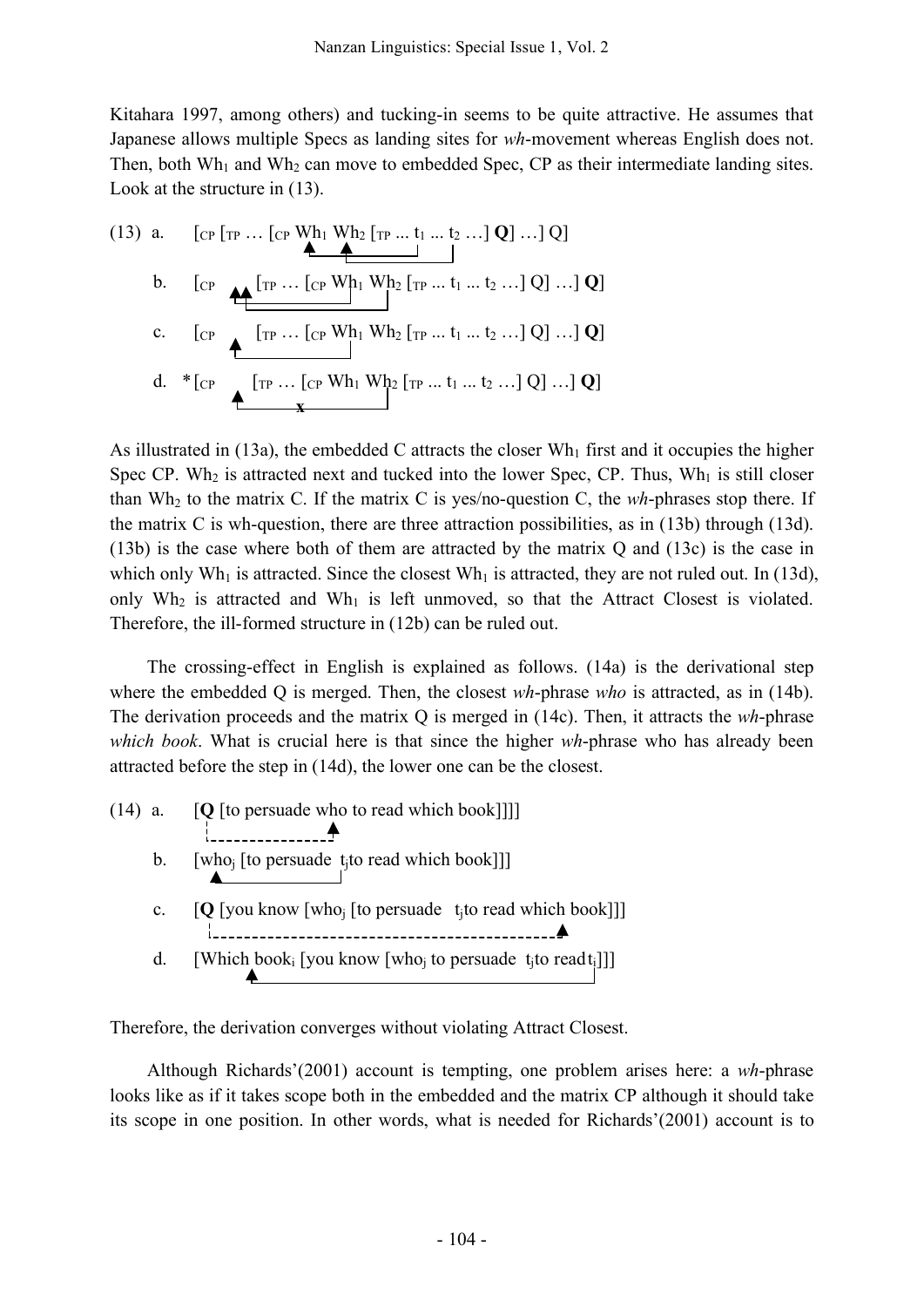make it clear that movement into matrix CP and that into embedded CP must be triggered by different reasons.

Saito's (2004) analysis seems to be preferable in this respect. He assumes that C may have two features to be checked; the Q-feature and the P(eripheral)-feature. He further assumes that a *wh*-phrase which checks the Q-feature takes its scope there. Thus, a *wh*-phrase which checks the Q-feature in embedded CP takes scope there. On the other hand, if a *wh*-phrase checks the P-feature in the embedded CP and it checks the Q-feature in the matrix CP, the embedded CP is just an intermediate landing site for the *wh*-phrase, and it takes matrix scope.

Saito's (2004) idea, which is important to explain the crossing/anti-crossing effects, is roughly summarized as in (15).

(15) The more prominent feature is checked earlier in English but later in Japanese. That is, the Q-feature is checked first in English while it is checked last in Japanese.

Following this idea, in Japanese, the derivation of the sentences with two *wh*-phrases goes as illustrated in (16).

| (16) Japanese |                                                                                                |  |
|---------------|------------------------------------------------------------------------------------------------|--|
| a.            | $[\text{CP } C_{\{Q, P\}} [\text{TP }  \text{ Wh}_1  \text{ Wh}_2 ]]$                          |  |
|               | b. $[CP \mathbf{Wh}_1 \mathbf{C}_{\{Q,\mathbf{P}\}} [TP \dots t_1 \dots \mathbf{Wh}_2 \dots]]$ |  |
| $c_{\cdot}$   | [CP Wh <sub>1</sub> $C_{\{Q,\ P\}}$ [TP $t_1$ Wh <sub>2</sub> ]]                               |  |
|               | [CP Wh <sub>1</sub> Wh <sub>2</sub> C <sub>{Q, P}</sub> [TP  t <sub>1</sub> t <sub>2</sub> ]]  |  |
|               | $[CP C_{\{Q\}} [TP [CP Wh_1 Wh_2 C_{\{\Theta,\Phi\}} [TP  t_1  t_2 ]]]$                        |  |
|               |                                                                                                |  |

In Japanese,  $Wh_1$  is attracted first as in (16a) and it checks the P-feature as in (16b). Subsequently Wh<sub>2</sub> is attracted as in (16c) and checks the Q-feature as in (16d). Thus, it takes its scope in the embedded CP. Thus, only  $Wh_1$  can move into the matrix Spec, CP as shown in (16e). Wh<sub>2</sub> cannot move to the matrix Spec, CP because its scope has already fixed. In this way, the anti-crossing effect is derived.

Saito's (2004) account can also capture the English crossing, repeated here in (17).

$$
(17) \begin{array}{c} \ast_{\text{CP}} \text{Wh}_1 \text{[TP} \dots \text{[CP Wh}_2 \text{[TP} \dots \text{t}_1 \dots \text{t}_2 \dots] \\ \hline \end{array}
$$

Given that English allows multiple Specs (contrary to Richards 2001) and an embedded CP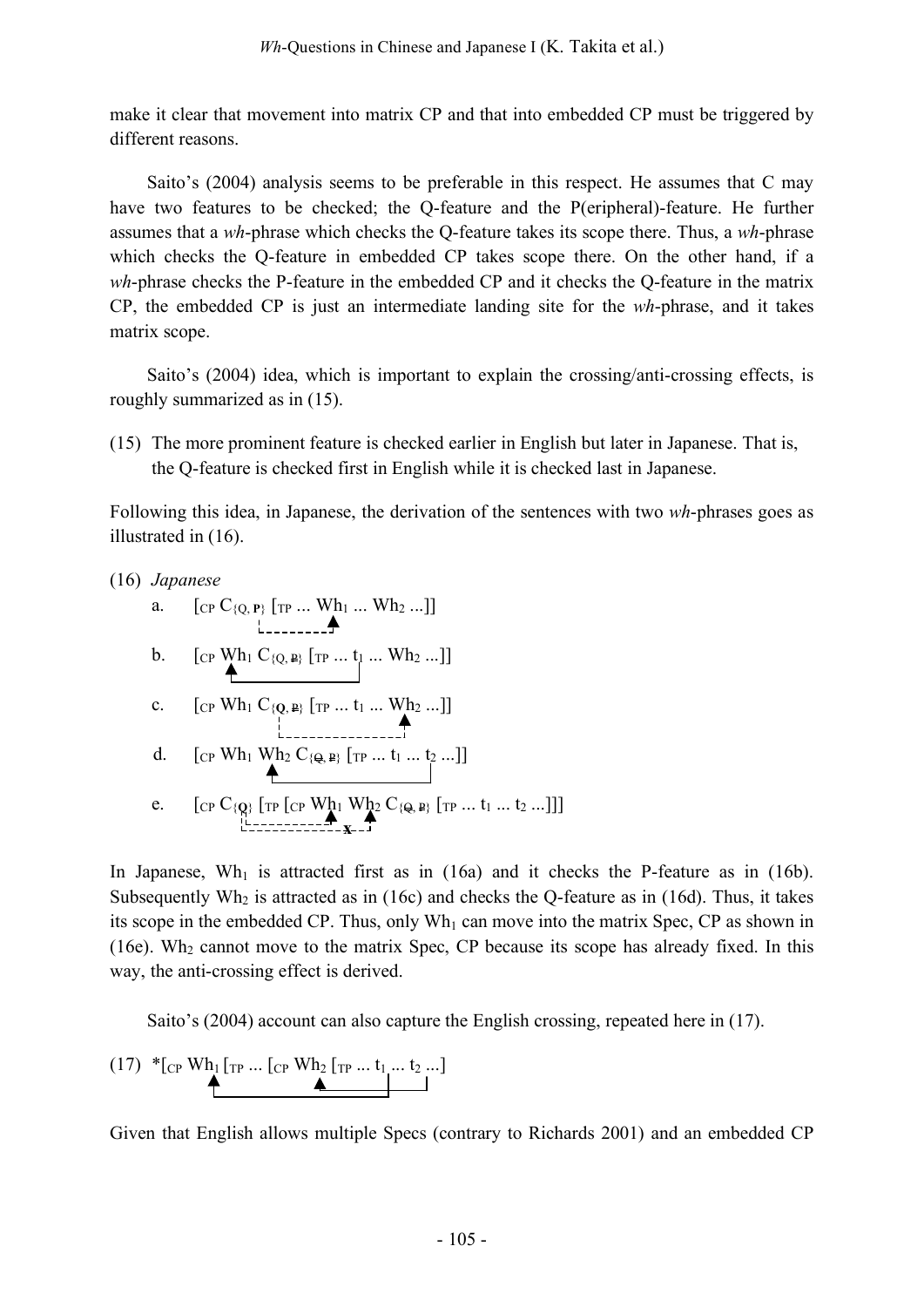has two features, namely the Q-feature and the P-feature just like Japanese, both  $Wh_1$  and Wh<sub>2</sub> can move into the embedded Spec, CP. The derivation goes as illustrated in (18).

(18) *English* a. [CP C{**Q**, P} [TP ... Wh1 ... Wh2 ...]] b. [CP Wh1 C{Q, P} [TP ... t1 ... Wh2 ...]] c. [CP Wh1 C{Q, **<sup>P</sup>**} [TP ... t1 ... Wh2 ...]] d. [CP Wh1 Wh2 C{Q, P} [TP ... t1 ... t2 ...]] e. [CP C{**Q**} [TP [CP Wh1 Wh2 C{Q, P} [TP ... t1 ... t2 ...]]] **x**

Unlike Japanese, the Q-feature is checked first by  $Wh_1$  in English as can be seen in (18b). Then, as shown in (18c) and (18d),  $Wh_2$  is attracted to check the P-feature. Since  $Wh_1$  checks the Q-feature and takes its scope in the embedded CP, only  $Wh_2$  can move into the matrix CP, as in (18e). Thus, the crossing effect follows.

In this way, English crossing and Japanese anti-crossing can be explained by the same system. The point here is that both the crossing and anti-crossing effects are induced by movement. If Chinese *wh*-arguments do not have move, as discussed above in Section 1, these effects should not be observed. In the next section, we will examine the Chinese data and show that this prediction is actually borne out.

# **2.2. Absence of the (Anti-) Crossing Effect in Chinese**

Following Tsai's unselective binding approach, *wh*-arguments in Chinese do not undergo movement as shown in (6a), which is repeated here in (19).

$$
(19) \qquad \qquad [c_P \text{ Op}_i \text{ [TP} \dots \text{ [DP1} \dots \text{ [DP2} \text{ what} \text{ }\text{ }\text{ }\text{ }\text{ }\text{ }\text{ }\text{ }\text{ }\text{ } \text{ } [c_R \text{ O} \text{] } \dots \text{ ] } \dots]]
$$

Since both the crossing and anti-crossing effects are caused by the movement from embedded CP to matrix CP, we predict that Chinese does not exhibit these effects.

Now, let us consider the crucial example in (20) and its interpretations in (21).

- (20) Zhangsan xiang-zhidao [shei mai-le shenme] ne? Zhangsan want-know who buy-Prf. what 'Q Zhangsan wants to know [who bought what]'
- (21) a. \*Does Zhangsan want to know [for which x, y] x bought y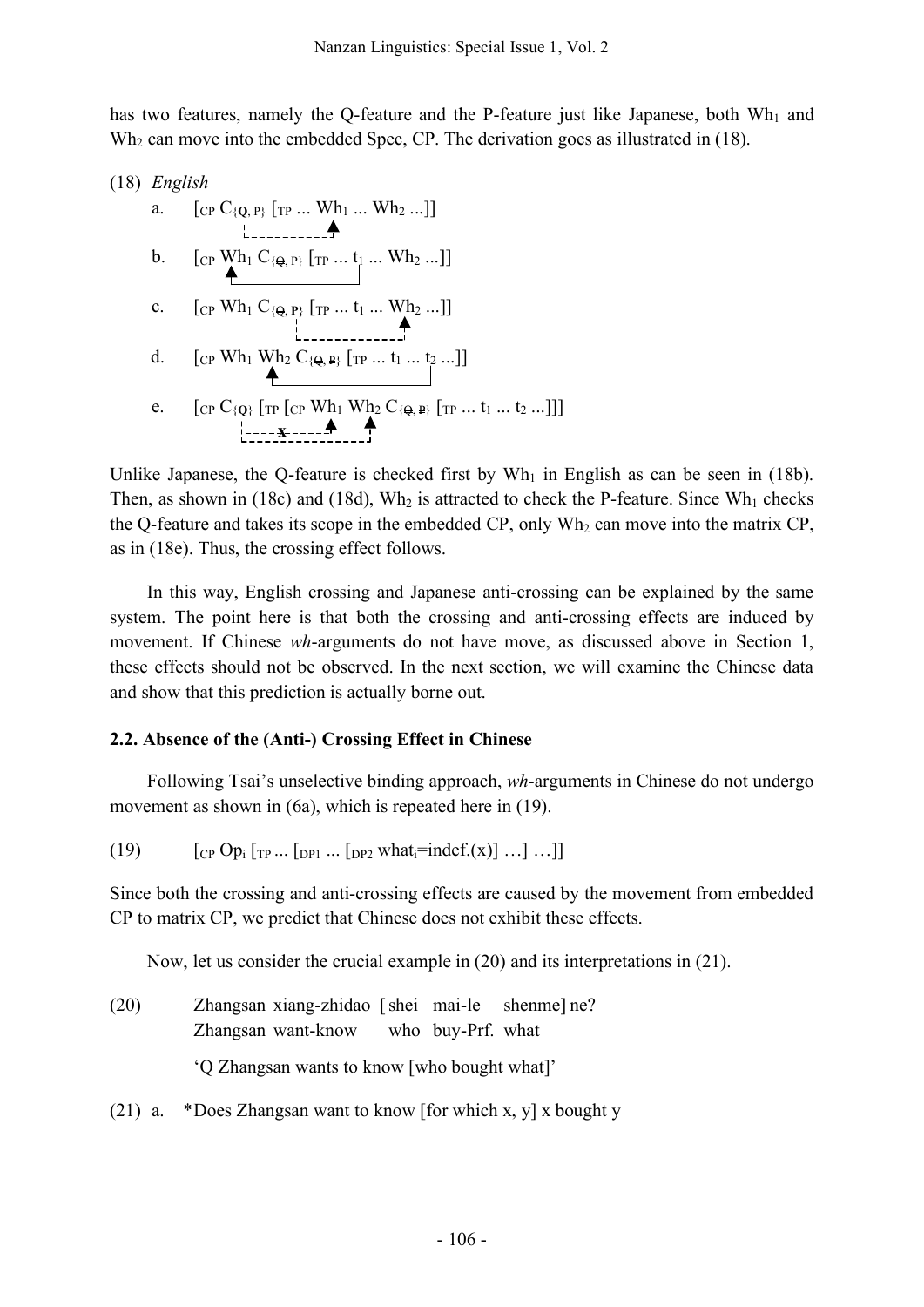- b. \*[For which x, y] Zhangsan wants to know whether x bought y
- c. [For which x] Zhangsan wants to know [for which y] x bought y
- d. [For which y] Zhangsan wants to know [for which x] x bought y

For some reason which we do not pursue here, the first two interpretations in (21a) and (21b) are impossible unlike to its Japanese counter part in (8). What is important here is that both interpretations in (21c) and (21d) are possible. Theses configurations are schematized in (22).

(22) a. ok [CP Wh1 [TP ... [CP Wh2 [TP ... t1 ... t2 ...] Q] ...] Q](= 21c) b. ok [CP Wh2 [TP ... [CP Wh1 [TP ... t1 ... t2 ...] Q] ...] Q](= 21d)

Therefore, neither the crossing effect nor the anti-crossing effect is observed in Chinese. This data clearly suggests that Tsai's unselective binding approach is on the right track.

## **3. Superiority and Anti-Superiority**

Thus far, we discussed the crossing and anti-crossing effects and showed that *wh*-arguments in Chinese behave differently from Japanese *wh*-arguments. In this section, we will consider the superiority and anti-superiority effects. We will first discuss English superiority and Japanese anti-superiority showing that Saito's (2004) account for crossing/anti-crossing can be extended to these phenomena. Then, we will examine the Chinese data comparing them with the English and Japanese data, and argue that neither superiority nor anti-superiority is observed in Chinese, as predicted by Tsai's theory.

## **3.1. Superiority in English**

In this subsection, we will quickly overview the superiority effect in English. First, look at the example of the "original" superiority effect in (23).

- (23) a. Who<sub>i</sub>  $t_i$  bought what?
	- b. \*What<sub>i</sub> did who buy  $t_i$ ?

When the higher *wh*-phrase, *who*, is moved to the Spec, CP, the sentence is grammatical as in (23a). As shown in (23b), however, the sentence is ungrammatical when the lower *wh*-phrase, *why* is moved. To explain them, the superiority condition is proposed by Chomsky (1973). According to Chomsky (1973), when two *wh*-phrases take scope in the same CP, the superior (structurally higher) *wh*-phrase must move to the Spec, CP.

On the other hand, Huang (1982) tries to account for the superiority effect by employing the ECP. Proposing the LF *Wh*-movement Hypothesis, he argues that all *wh*-phrases must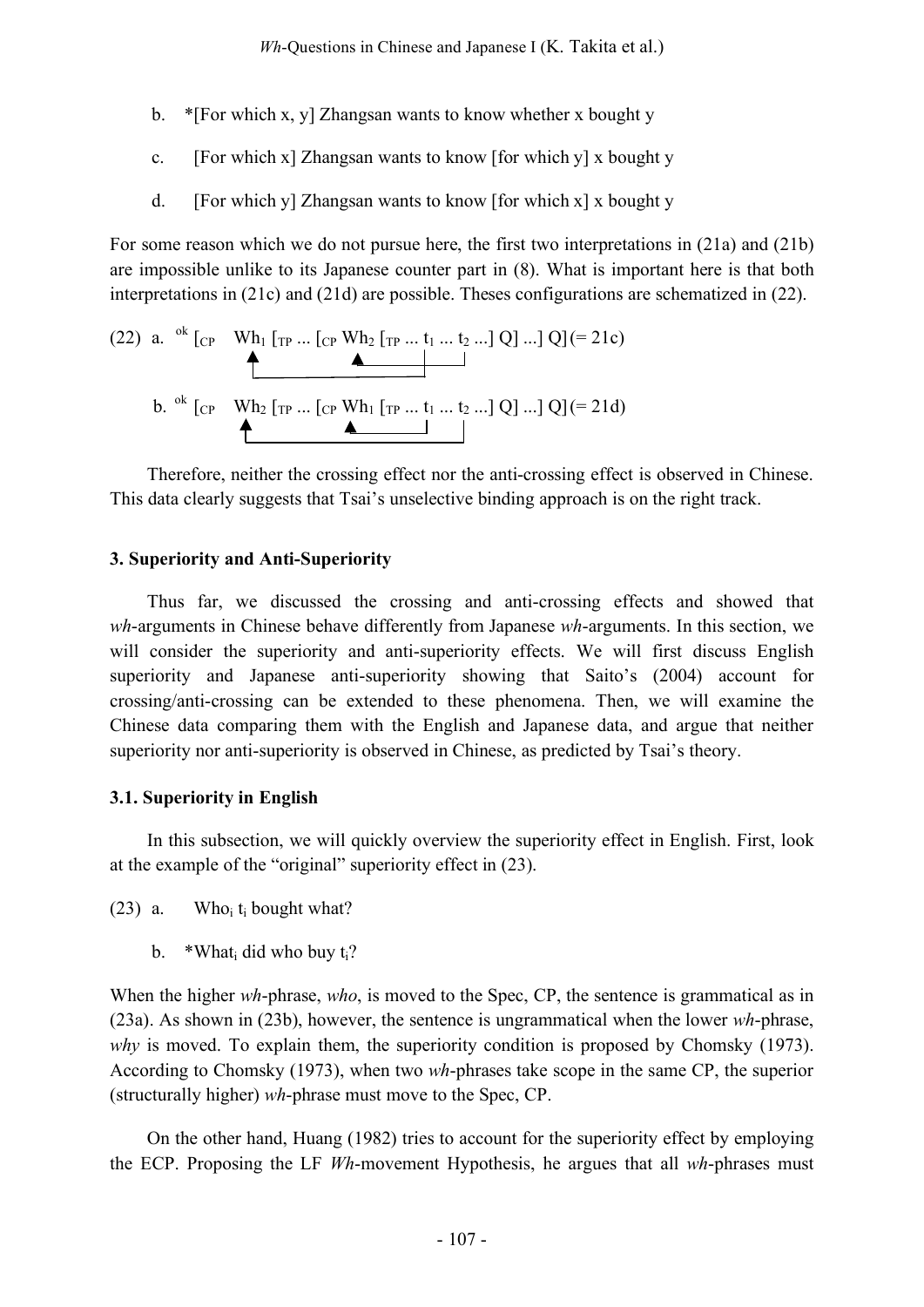move in LF. Consider (23) again in accordance with his account. While the trace of *what* can be lexically governed in (23a), the trace of *who* cannot be lexically governed or antecedent-governed in (23b) since it has to adjoin *what*, which has already moved. Thus, it violates the ECP and the sentence is correctly ruled out. In this way, the superiority condition can be elegantly reduced to the ECP. Huang's (1982) proposal is supported from other superiority examples such as in  $(24)$  and  $(25)$ .

- (24) a. Tell me why<sub>i</sub> you bought what  $t_i$ .
	- b. \*Tell me what i you bought  $t_i$  why.
- (25) a.  $*Tell$  me who<sub>i</sub> t<sub>i</sub> bought the book why.
	- b. \*Tell me why<sub>i</sub> who bought the book  $t_i$ .

In (24a), just as in (23a), the traces of both *why* and *what* can satisfy the ECP. On the other hand, the trace of *why* in (24b) can be neither lexically governed nor antecedent-governed so that it violates the ECP. Hence the contrast between (24a) and (24b) follows. Examples in (25) can be also captured by the ECP. In this case, both of the traces of *why* in (25a) and *who* in (25b) cannot be properly governed. Hence, (25a) and (25b) are ruled out by the ECP.

Although Huang's (1982) ECP account is convincing, the examples by Hendrick and Rochemont (1982), which are shown in (26), call it into question.

- (26) a Who<sub>i</sub> did you persuade  $t_i$  to buy what?
	- b. \*What did you persuade whom to buy  $t_i$ ?

In (26b), although the trace of *whom* can be lexically governed by *persuade* so that the ECP can be satisfied, the sentence is ungrammatical. Thus, the contrast between (26a) and (26b) does not fall under the ECP account. What is crucial here is the structural height of the two *wh*-phrases. That is, only the higher one can move. Therefore, the examples in (26) are called "pure" superiority. Given this observation, the superiority condition seems to be needed independently of the ECP.

# **3.2. A Movement Analysis of Anti-superiority in Japanese**

In the previous subsection, we discussed the English data. We will discuss the Japanese data in this subsection. Let us first consider the crucial examples in (27).

(27) a. Kimi-wa nani -o naze katta no? you -TOP what-ACC why bought Q '(Lit.) What did you buy why?'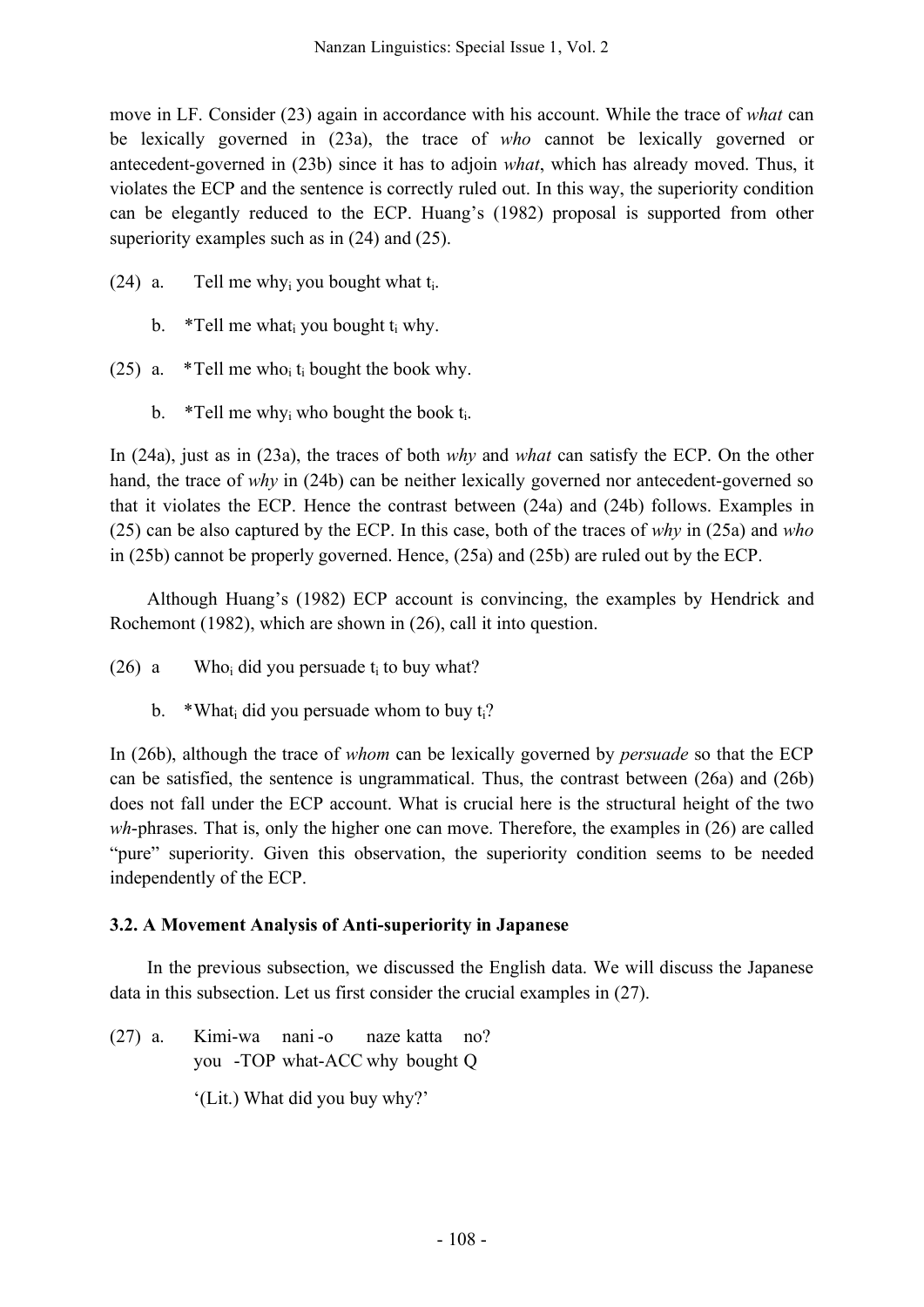b. \* Kimi-wa naze nani-o katta no? you-TOP why what-ACC bought Q 'Why did you buy what?'

In (27a), it is expected that *nani* 'what' moves first because it is superior and *naze* 'why' moves next. Thus, the trace of *naze* 'why' cannot be properly governed and violates the ECP, rendering the example ungrammatical. On the other hand, we predict that traces can be properly governed in (27b) since the superior *naze* 'why' can move first, so that the sentence is grammatical. The grammaticality of the sentences, however, is true opposite to our prediction. It seems that the opposite pattern of the superiority condition occurs in (27). Thus, this is called the "anti-superiority" effect (Saito 2004, Watanabe 1992 among others).

How can we analyze the anti-superiority effect in Japanese? Saito's (2004) account of crossing/anti-crossing discussed in Section 2.1 can also capture this effect. Remember that he assumes that C may have two features to be checked, namely the P-feature and the Q-feature. Here, he further assumes that the Q-feature may have two sub-features; Q-primary and Q-secondary. Suppose that *wh-*adjuncts like 'why' must check the primary feature of Q. Since the more prominent feature is checked earlier in English, Q-primary is checked by the first *wh*-phrase in Spec, CP and Q-secondary is checked by the second *wh*-phrase. On the other hand, the more prominent feature is checked later in Japanese. Therefore, the first *wh*-phrase in Spec, CP checks the Q-secondary and the second *wh*-phrase checks the Q-primary in Japanese.

Given this assumption, the derivation of  $(27a)$  goes as illustrated in  $(28)$ .

(28) *Japanese*

a.  $[CP C_{\{Q-P,\,Q-S\}} [TP ... \, what ... \, why ...]]$ b.  $[CP \text{ what } C_{\{Q-P, \triangleleft S\}} \text{ [TP ... } t_{\text{what ... } \text{ why ...}]}]$ c.  $[$  [CP what  $C_{\{Q-P,\,Q-S\}}$  [TP ... t<sub>what</sub> ... why ...]] d. [CP what why  $C_{\{Q-P,\,Q-S\}}$  [TP ... t<sub>what</sub> ... t<sub>why</sub> ...]]

The prior *wh*-phrase, *nani* 'what' must move to the Spec, CP first, and it checks the secondary feature of Q, as in (28a) and (28b). Then, *naze* 'why' moves to Spec, CP to check the primary feature of Q, as in (28c) and (28d). Hence, the derivation converges. However, in ill-formed (26b), since *naze* 'why' is superior to *nani* 'what' it moves first, so that it fails to check the primary feature of Q. Thus, the derivation cannot converge. This system automatically explains the English superiority; since the primary feature of Q is checked first in English, *why* must move first. In other words, the difference between English and Japanese is reduced to the order of feature-checking.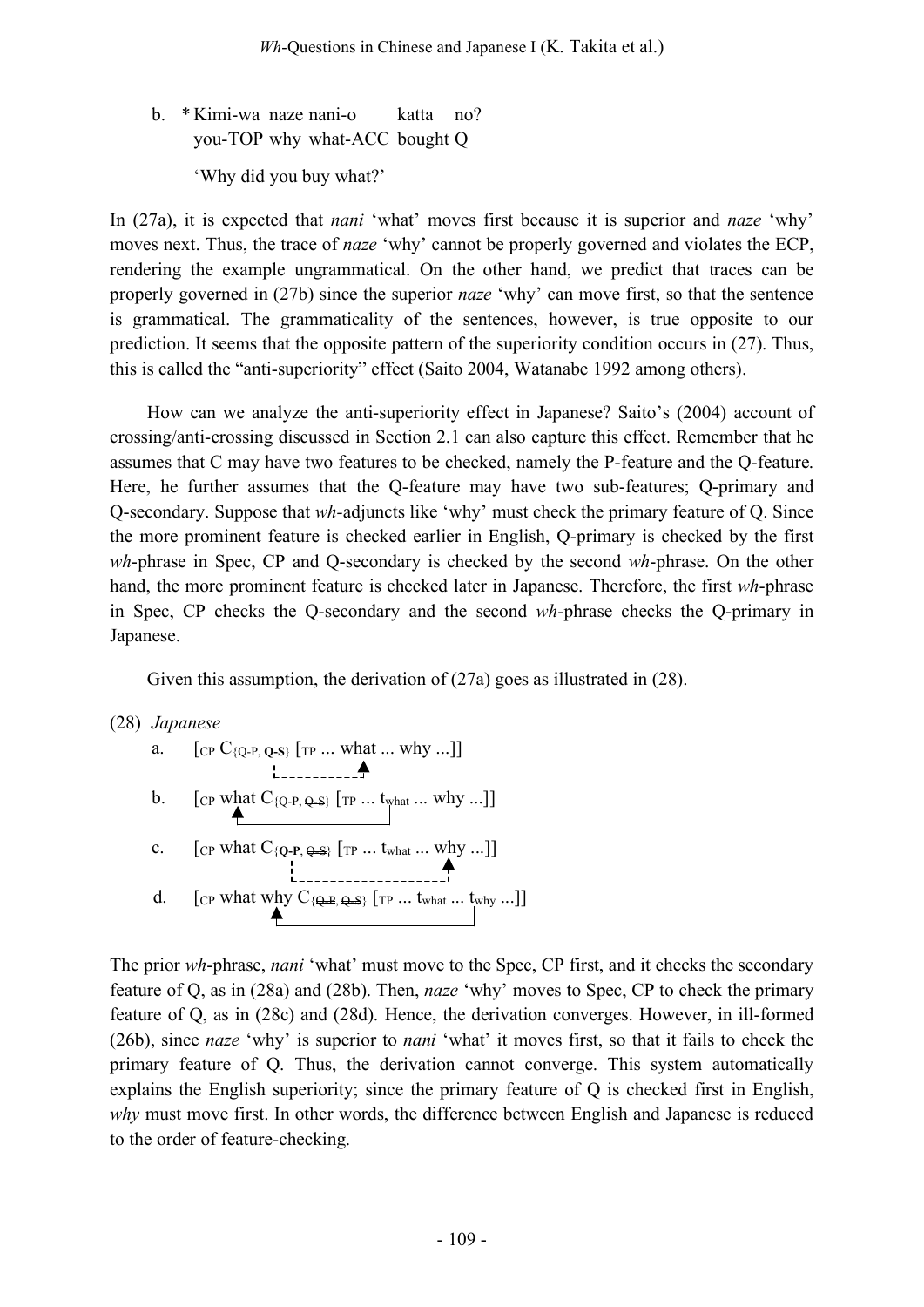In this way, Saito's (2004) theory that the more prominent feature is checked earlier in English but later in Japanese accounts for not only crossing/anti-crossing but also superiority/anti-superiority together. Just as the (anti-)crossing effect, the crucial point here is that both superiority/anti-superiority effects are caused by movement. Then, we expect that these effects should not be observed in Chinese if Chinese *wh*-arguments do not move.

## **3.3. Incompatibility of Argument and Adjunct** *Wh***-phrases in Chinese**

In Section 3.1 and 3.2, we discussed the superiority/anti-superiority effects and showed that these effects are induced by *wh-*movement. The question here is that whether Chinese exhibits the superiority/anti-superiority effects. If these effects are observed in Chinese, it suggests that there is *wh-*movement in Chinese. Thus, it poses a serious problem to Tsai's analysis.

At this point, let us consider the example in (29).

- (29) a. Ni weishenme mai na -ben-shu ne? you why buy that-CL -book Q 'Why did you buy that book?'
	- b. \*Ni weishenme mai shenme ne? you why buy what Q 'Why did you buy what?'
	- c. \*Shenme ni weishenme mai ne? what you why buy Q

'(Lit.) What did you buy why?'

As can be seen in (29b) and (29c), both *weishenme* 'why'- *shenme* 'what' order and *shenmeweishenme* order are not acceptable in Chinese. What is important here is that regardless of their order, *wh*-arguments and *wh*-adjuncts cannot co-occur. If Chinese observes the superiority, (29b) should be good while (29c) should be out. If Chinese observes the anti-superiority, the opposite pattern should be attested. Yet, both of them are not found. In other words, Chinese does exhibit neither the superiority effect nor the anti-superiority effect. Given that Chinese *wh*-adjuncts must move (see section 1), the situation in (29) means that Chinese *wh*-arguments do not move.

If *wh*-arguments do not move, however, the prediction is that both (29b) and (29c) are grammatical, and this contradicts to the fact. The next question is how we can account the attested pattern. Tsai's analysis also gives straightforward explanation for this fact that *wh*-arguments and *wh*-adjuncts cannot co-occur in Chinese. Look at the example in (30).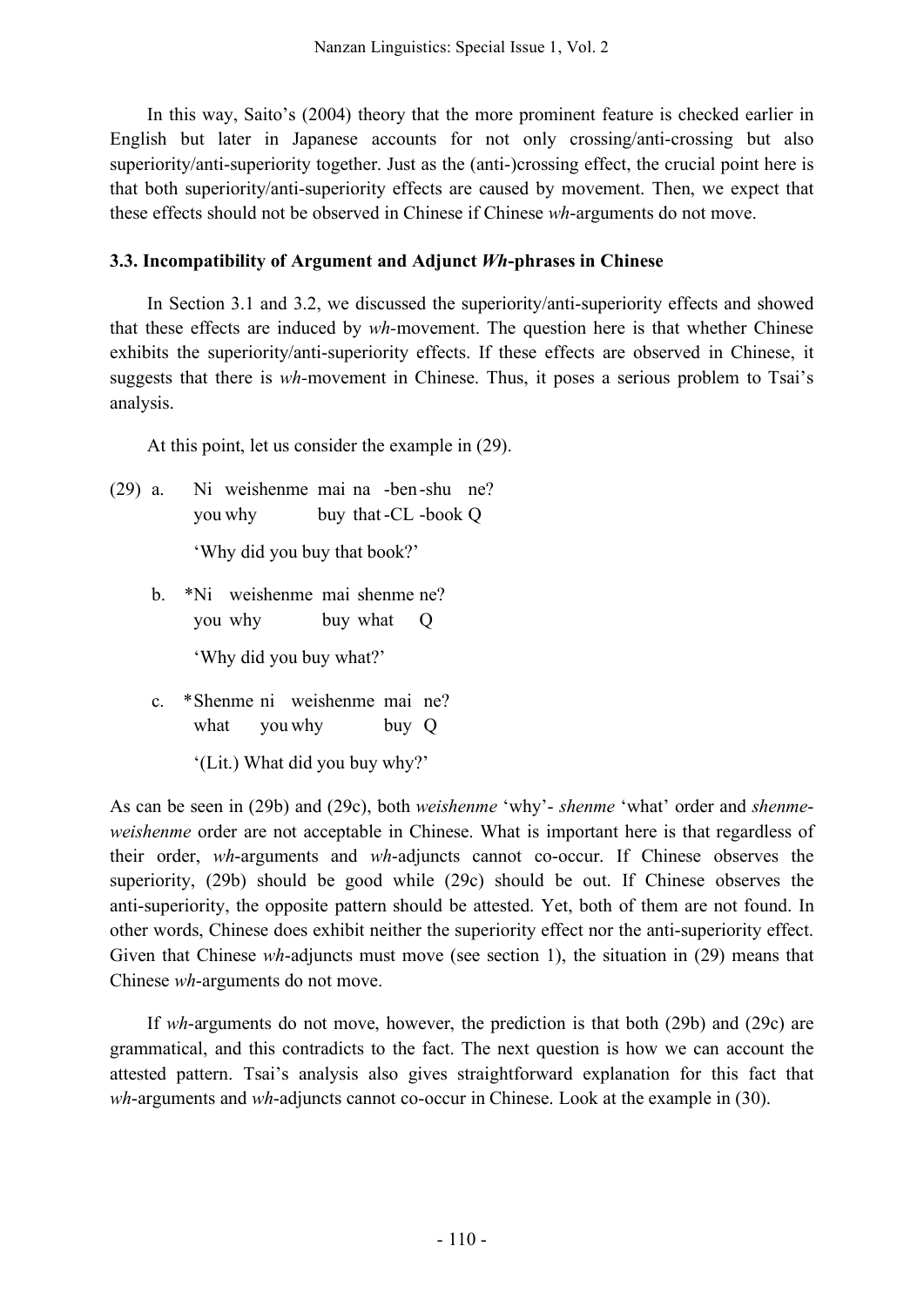(30) \* Nimen, shei weishenme hui likai? you guys, who why will leave '\*You guys, who will leave why?' (Tsai, 2006)

Recall that in the unselective binding approach, the unselective binder is merged to the Spec, CP. Here, if the adjunct *wh-*phrase, *weishenme* 'why' moves to the Spec, CP, the Q-operator cannot be inserted to that position. Thus, unselective binding is impossible for *shei* 'who' due to the lack of an unselective binder (Tsai, 2006). In this case, the structure of (30) is shown in (31).



Even if the Q-operator is inserted to the Spec, CP first and it unselectively binds *shei* 'who', there is no room for *weishenme* 'why' to move, so that the sentence is ruled out by vacuous quantification. In this case, the structure of (30) is shown in (32).



Therefore, sentences which contain both *wh*-arguments and *wh*-adjuncts are ruled out.

In this section, we showed that both the superiority/anti-superiority effects are found in Chinese, predicted by the unselective binding approach, and it can also explain the attested pattern.

#### **4. Conclusion**

In this paper, we investigated whether Chinese observes crossing/anti-crossing and superiority/anti-superiority. Assuming that Saito's (2004) movement analysis, which can uniformly account crossing and superiority in English and anti-crossing and anti-superiority